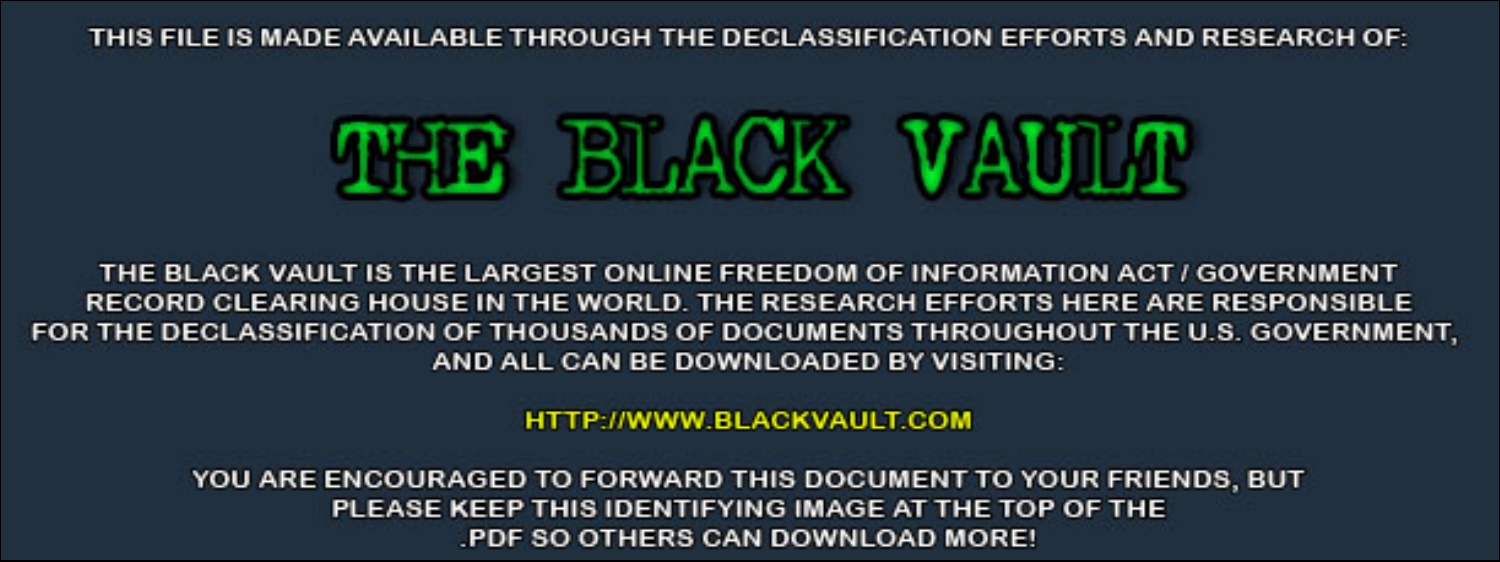Subject: ESS - ESS1364: Center for Cryptologic History Date: Wed, 14 Aug 1996 19:08:53 GMT From:I **I** Newsgroups: pubs.history, misc.ess.all Classification: TOP SECRET UMBRA +--7-----------------------------------------------------------------------+ <sup>I</sup> THIS IS AN AUTOMATIC POSTING FROM THE ELECTRONIC SUBSCRIPTION SERVICE. <sup>I</sup> +--------------------------------------------------------------------------+ Message topic: ESS1364: Center for Cryptologic History (U) Posted by: This article is classified TOP SECRET UMBRA.  $\dot{a}$ (b)  $(1)$  $(b)(3)-50$  USC 403  $(b)$  (3)-P.L. 86-36 **CRYPTOLOGIC ALMANAC** (b) (3)-18 USC 798 Rosman Tracks on to the End  $(b)(3)-P.L. 86-36$  $TPOV\leftrightarrow$  What can one say when a good thing comes to an end? Just that it was good while it lasted. Those who worked at the Rosman Research Station (RRS) in Transylvania County, North carolina, agreed that this was true. The site recently closed its doors after thirty-two years of operation. .  $($ S $/$ /SI). (7000) The remote Rosman Research Station, the size of a small industrial park and having four huge satellite dishes, was built on 202 acres of national forest land about 140 miles west of Charlotte. The National Aeronautics and Space Administration (NASA) built the • station in 1963 to track satellites. NASA originally chose the Rosman site because the mountains provided a "quiet zone" free of interference from unwanted radio signals. They planned two different operations: the first was a Multi-Mission Operation, established to record and/or transmit data to the Goddard Space Flight Center in Greenbelt, transmit data to the Goddard Space Flight Center in Greenbelt,<br>Maryland, from some thirty-six different orbiting spacecraft. The. second operation was the Applications Technology Satellite, basically a collection of data for various technologies having wide applications in space and space flight, including manned space flight. NASA pulled out of Rosman in 1981, and in April of that year the  $\vert$  mission. started with the Department of Defense's (DoD) official 1 July takeover. (S//SI)\_ Contractors from Bendix, Raytheon and Allied Signal, Inc., <u>along with National Security Agency civilians</u> ~After the DoD takeover, the work at Rosman, even the number of employees, was a closely guarded secret. Budget cuts and the removal of the station's primary function forced the Agency to cease operations on 31 March 1995. TISC. In spite of adversity, significant notoriety came to the RRS.